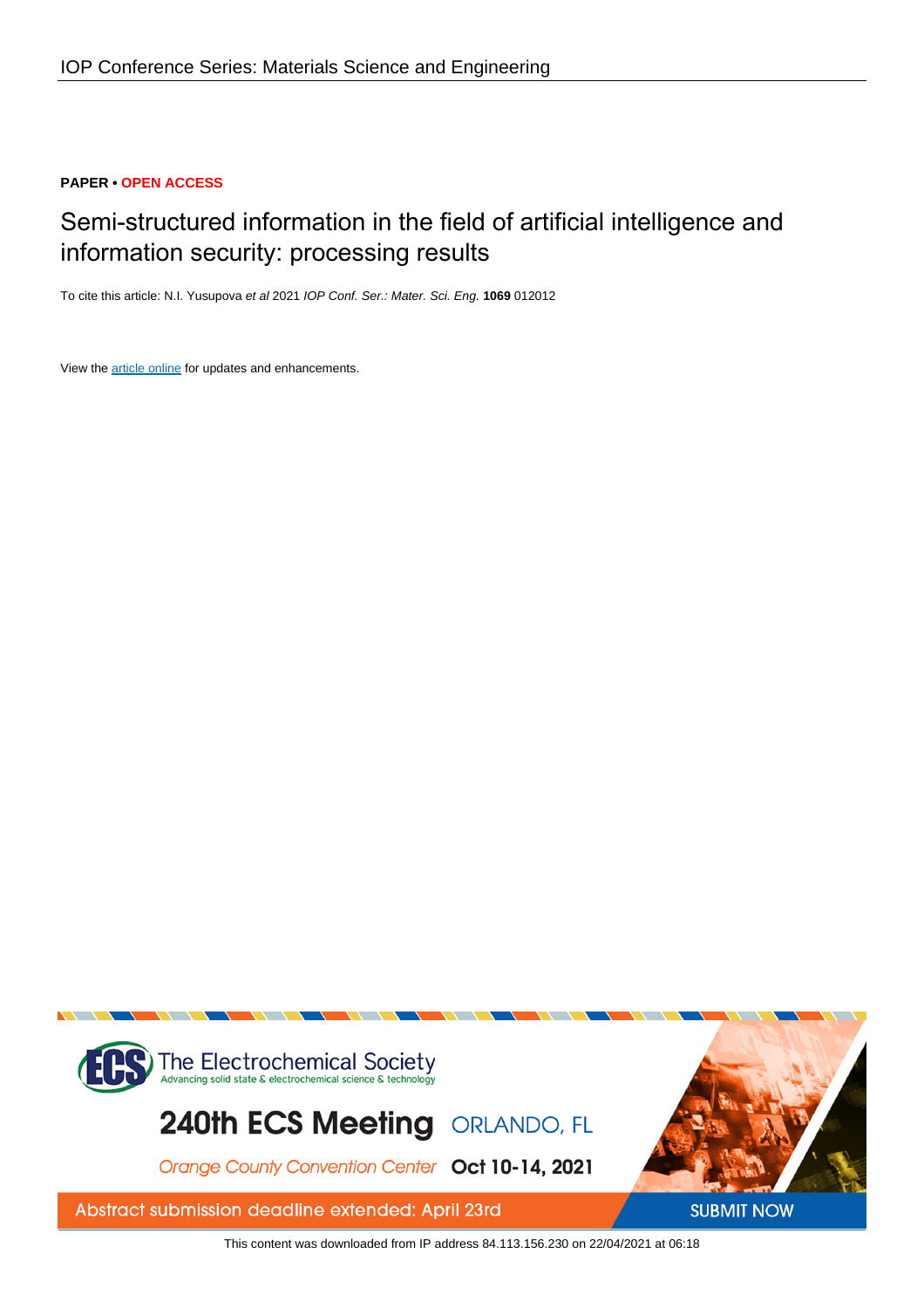## **Semi-structured information in the field of artificial intelligence and information security: processing results**

## **N.I. Yusupova<sup>1</sup> , O.N. Smetanina<sup>1</sup> , M.M. Gayanova<sup>1</sup> , N.P. Komendantova<sup>2</sup>**

<sup>1</sup>Ufa State Aviation Technical University, Ufa, K. Marks str., 12, 450000, Russia

<sup>2</sup>International Institute for Applied Systems Analysis, Laxenburg, Schlossplatz, 1, A-2361, Austria

E-mail maya.gayanova@gmail.com

**Abstract**. This article is devoted to the semantic analysis of weakly structured information in the field of "Artificial intelligence and information security". The methodology of this research included two stages and is based on the meta-analysis of existing studies. The received results allow development of further methodological recommendations on semi-structured information and artificial intelligence.

**Keywords:** Semi-structured information, Artificial Intelligence, Information Security, Semantic analysis.

#### **1. Introduction**

The processing of semi-structured information is an urgent task, many scientists are engaged in it at present day. There are no general solutions in this area, the authors make specific decisions depending on the subject area. This article discusses some of the results of semantic analysis of semi-structured information in the field of knowledge "Artificial Intelligence and Information Security".

#### **2. Research methodology**

The research includes two stages. The first stage is a preliminary analysis of the information of the selected subject area based on data from a known platform, the purpose of which is to highlight the most significant publications. The second stage is a semantic analysis of the most significant publications to highlight the most interesting scientific results.

The scientific electronic library eLIBRARY.ru was the source for empirical data collection [1]. eLIBRARY.ru is a Russian scientific electronic library integrated with the Russian Science Citation Index (RSCI), which currently contains over 34 million articles. The API integrated into eLIBRARY.ru allows us to get a list of publications and metadata about publications.

On the main page of eLIBRARY.ru there is a built-in search function and an advanced search in the library, where a specific query is entered. Further, the system asks where to look for information (in the title of the publication, in the annotation, in keywords, in the names of the authors' organizations, in the lists of cited literature and in the full texts of publications) and in what types of publications (articles in journals, books, conference materials, deposited manuscripts, dissertations, reports and patents).

We can also specify search topics, specific authors or journals, which will refine the search result. Then we can set the search parameters: search based on morphology, search for similar text, search in

Content from this work may be used under the terms of theCreative Commons Attribution 3.0 licence. Any further distribution of this work must maintain attribution to the author(s) and the title of the work, journal citation and DOI. Published under licence by IOP Publishing Ltd 1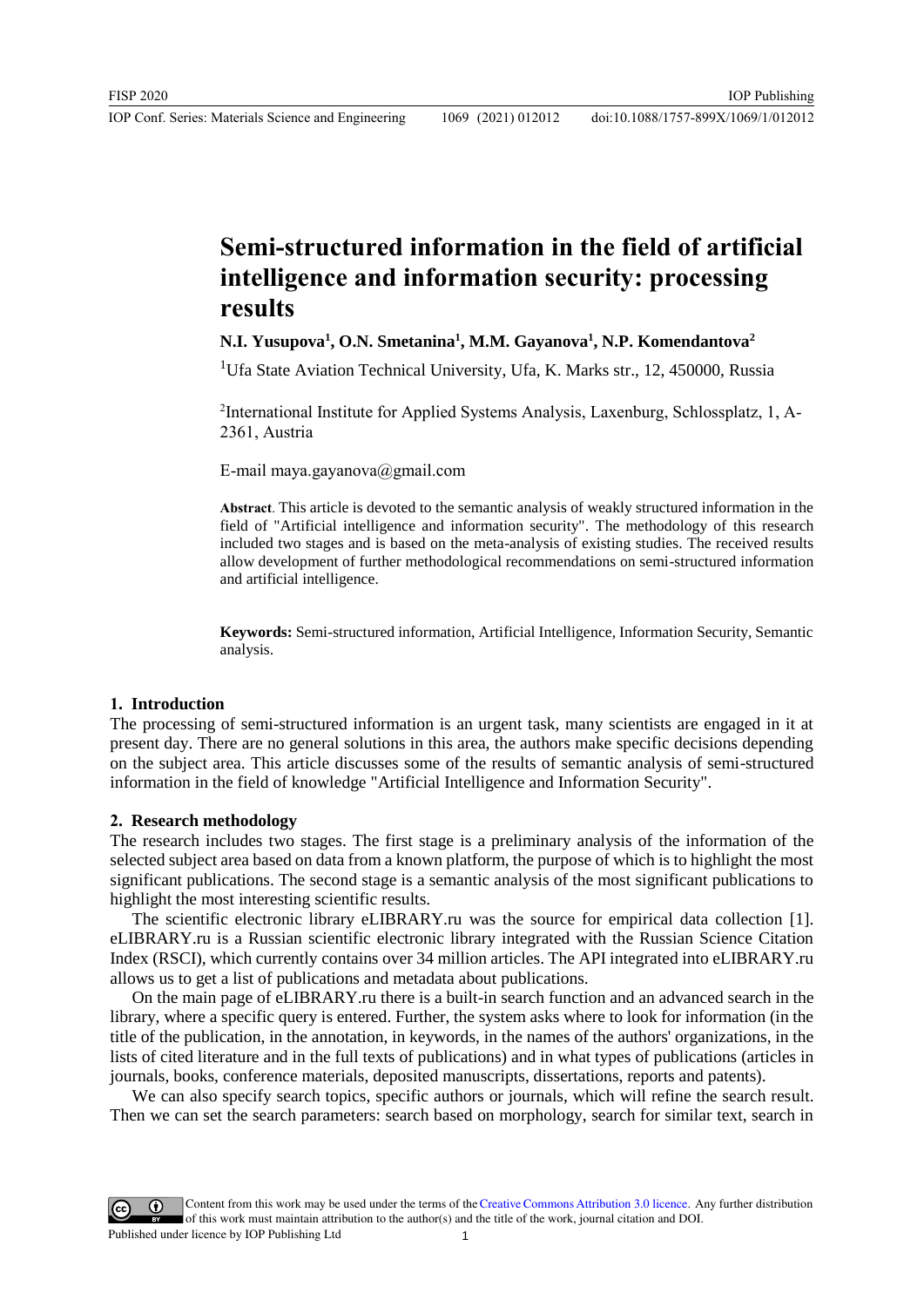publications that have full text on eLIBRARY.ru, etc. Further, we can set a specific year or an interval by years for the search and sorting type: by years or by relevance.

The system generates a list of publications for the request, which can be saved to a collection with the appropriate name. In personal selections, we can analyze publications according to various parameters, which are quantitative characteristics of publications that are issued by the system: the total number of publications, the number of articles in journals included in the Web of Science or Scopus citation bases, included in the RSCI or RSCI core. Further, it gives a weighted impact factor of the journals in which articles were published, the total number of authors, the average number of publications per author, the total number of citations, the average number of citations per article, the number of articles cited at least once, the number of self-citations and the Hirsch index.

Here we can also get data for statistical reports on the types of distribution of publications by topic, by keywords, by journals, by organizations, by authors, by years, by the number of co-authors, by the number of citations, citing publications on the topic, citing publications by keywords, citing publications by journals, citing publications by organizations, citing publications by authors, citing publications by years, citations by topic, citations by journals, citations by organizations, citations by authors, citations by years of citing publications, citations by years of cited publications.

Quantitative indicators are taken from the above-mentioned procedure. On their basis, indicators specific to this area are built and directions for further immersion are determined in order to identify hidden patterns.

The second phase, associated with immersion in the semantics of the body of scientific texts, suggests the involvement of knowledge experts in the given field of science. It should be noted that if the analysis is carried out automatically, only with the built-in tools of eLIBRARY.ru, without the participation of an expert, articles that are not related to the given field of science can be included in the selection, and the terms are only mentioned. When a knowledge expert is connected, non-material articles are rejected, and the number of articles in the collection decreases, and only articles that present significant results remain.

### **3. Results of the first stage**

For a query in eLIBRARY.ru [1], four combinations of keywords from the field of knowledge were selected: "Artificial Intelligence and Information Security" (AI&IS), "Machine Learning and Cybersecurity" (ML&C), "Data Mining and Cybersecurity" (DM&C), "Machine Learning and Information Security "(ML&IS), "Data Mining and Information Security" (DM&IS). The search was carried out only in the title of the publication, in the annotation and in keywords, which significantly reduced the number of publications in the collection.

The obtained generalized quantitative data obtained from eLIBRARY.ru, which is the most important characteristics of publications on these topics, is summarized in Table 1.

|                                                 |                | <b>Research Topics</b> |                  |       |
|-------------------------------------------------|----------------|------------------------|------------------|-------|
| Quantitative characteristics                    | ML&C           | DM&C                   | <b>ML&amp;IS</b> | DM&IS |
| Total publications                              | 27             | 28                     | 107              | 419   |
| Articles in journals                            | 16             | 19                     | 61               | 281   |
| Articles in journals included in Web of Science |                |                        | 6                | 21    |
| or Scopus                                       |                |                        |                  |       |
| Articles in journals included in the RSCI core  | 3              | 6                      | 21               | 44    |
| Articles in RSCI journals                       | $\overline{c}$ | 6                      | 19               | 34    |
| The weighted impact factor of the journals in   | 0,410          | 0,685                  |                  | 0,428 |
| which the articles were published               |                |                        | 0.412            |       |
| Total number of authors                         | 69             | 73                     | 263              | 987   |
| Average number of publications per author       | 0.39           | 0.38                   | 0.41             | 0.42  |

|  | Table 1. Key characteristics of publications on the analyzed topics |  |  |  |
|--|---------------------------------------------------------------------|--|--|--|
|  |                                                                     |  |  |  |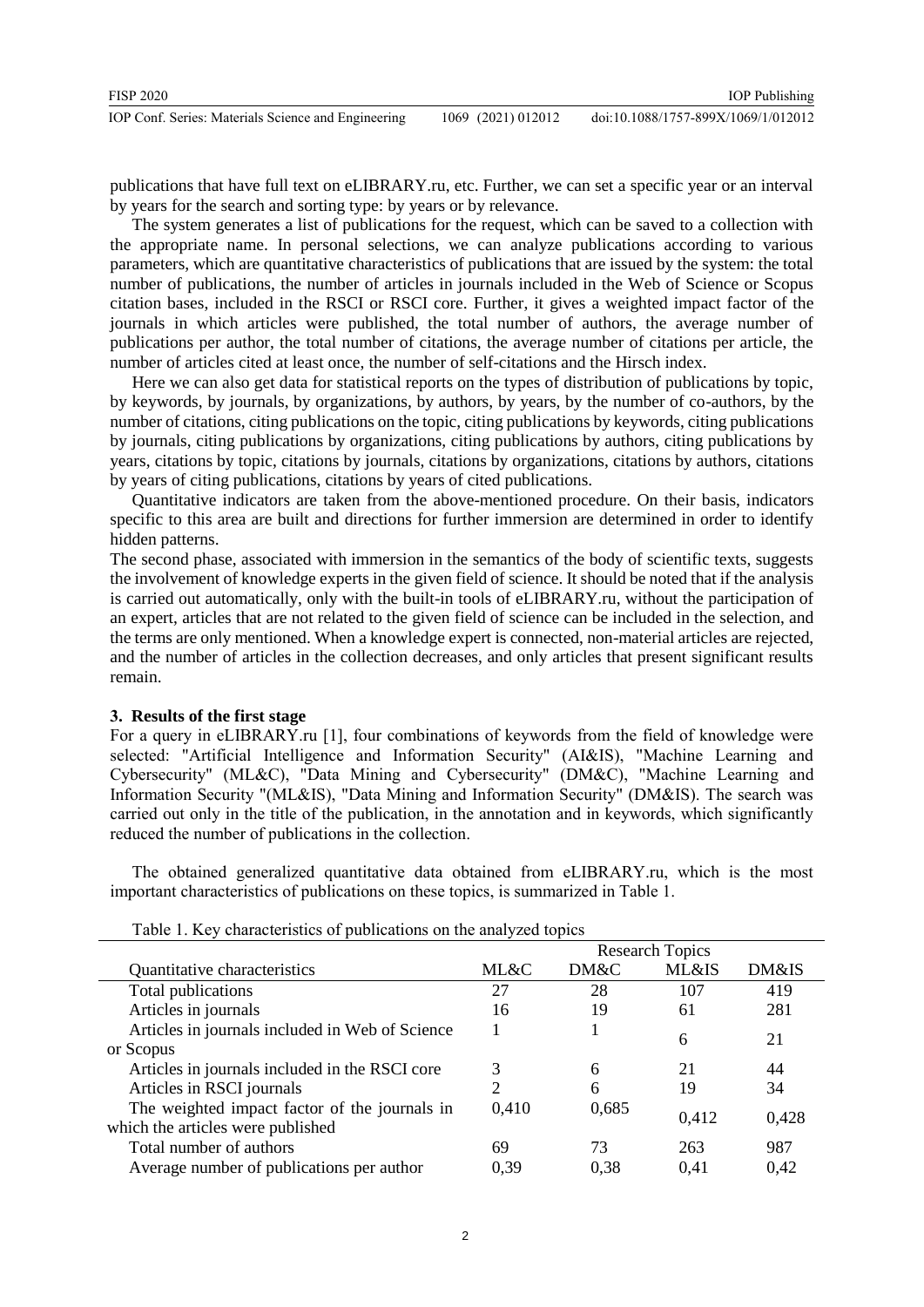| <b>FISP 2020</b>                                    |                    | <b>IOP</b> Publishing               |
|-----------------------------------------------------|--------------------|-------------------------------------|
| IOP Conf. Series: Materials Science and Engineering | 1069 (2021) 012012 | doi:10.1088/1757-899X/1069/1/012012 |
|                                                     |                    |                                     |

| Total number of citations               |      | 117  | 192  | 1452 |
|-----------------------------------------|------|------|------|------|
| Average number of citations per article | 1.11 | 4.18 | 1.79 | 3.47 |
| Number of articles cited at least once  |      |      | 33   | 189  |
| Total number of self-citations          |      |      |      | 25   |
| Hirsch index                            |      |      |      |      |

The conclusion from the Table 1 is that the largest number of publications, the largest number of articles in journals, articles in journals included in the Web of Science or Scopus citation bases, the total number of authors, the total number of citations, the average number of citations per article, the number of articles cited at least once, the number of self-citations and the Hirsch index is in the field of "Data Mining and Information Security".

Further, according to data from eLIBRARY.ru, a graph was built reflecting the articles appearance dynamics from 2011 to 2020 (figure 1).



Figure 1. Articles appearance dynamics

From Fig. 2 it is easy to see that since 2011 there has been a steady increase in the number of articles over the years, which shows that this area of knowledge is relevant and the interest of researchers in this topic is growing. 2020 is not included as it is not yet complete.

Further, an analysis of the performance of the most active researchers by topic was carried out (Figures 2-5).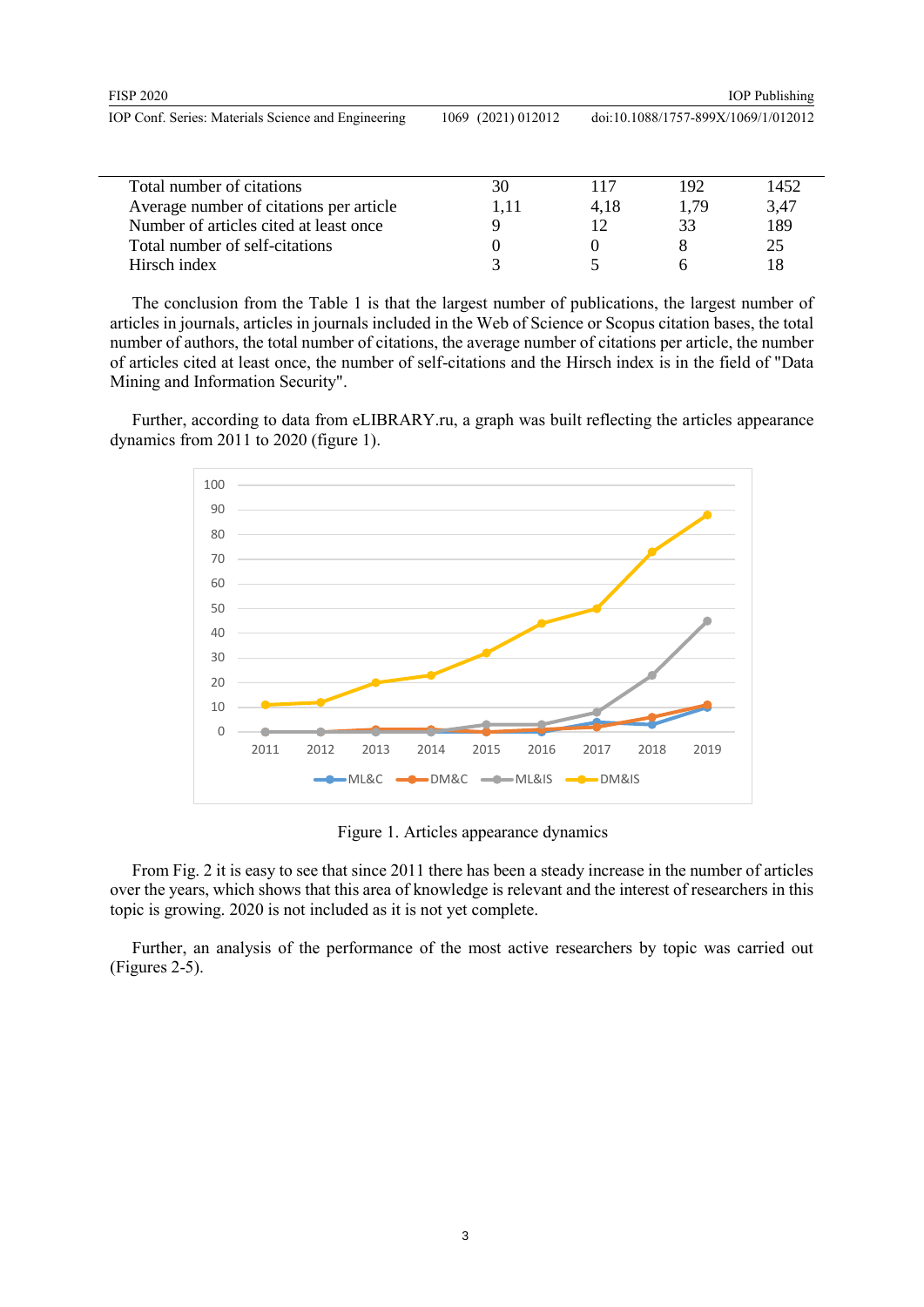doi:10.1088/1757-899X/1069/1/012012



Figure 2. Comparative analysis of performance on the topic "Machine Learning and Cybersecurity"



Figure 4. Comparative analysis of performance on the topic « Machine Learning and Information Security»



Figure 3. Comparative analysis of performance on the topic "Data Mining and Cybersecurity"





Although the query was based on keyword combinations from the Artificial Intelligence and Information Security domain, there is not much intersection between authors by subject. Only Professor Kotenko I.V. from SPIIRAS, St. Petersburg, is one of the ten most active researchers on three topics and takes the first position in the topic "Data Mining and Information Security". Alekseev A.S. also meets twice. from Don State Technical University, in the topics "Machine Learning and Cybersecurity" and "Machine Learning and Information Security".

Further analysis of the publication activity of research organizations and scientific schools was carried out according to data from eLIBRARY.ru. The results of such analysis is shown in Figures 6-9.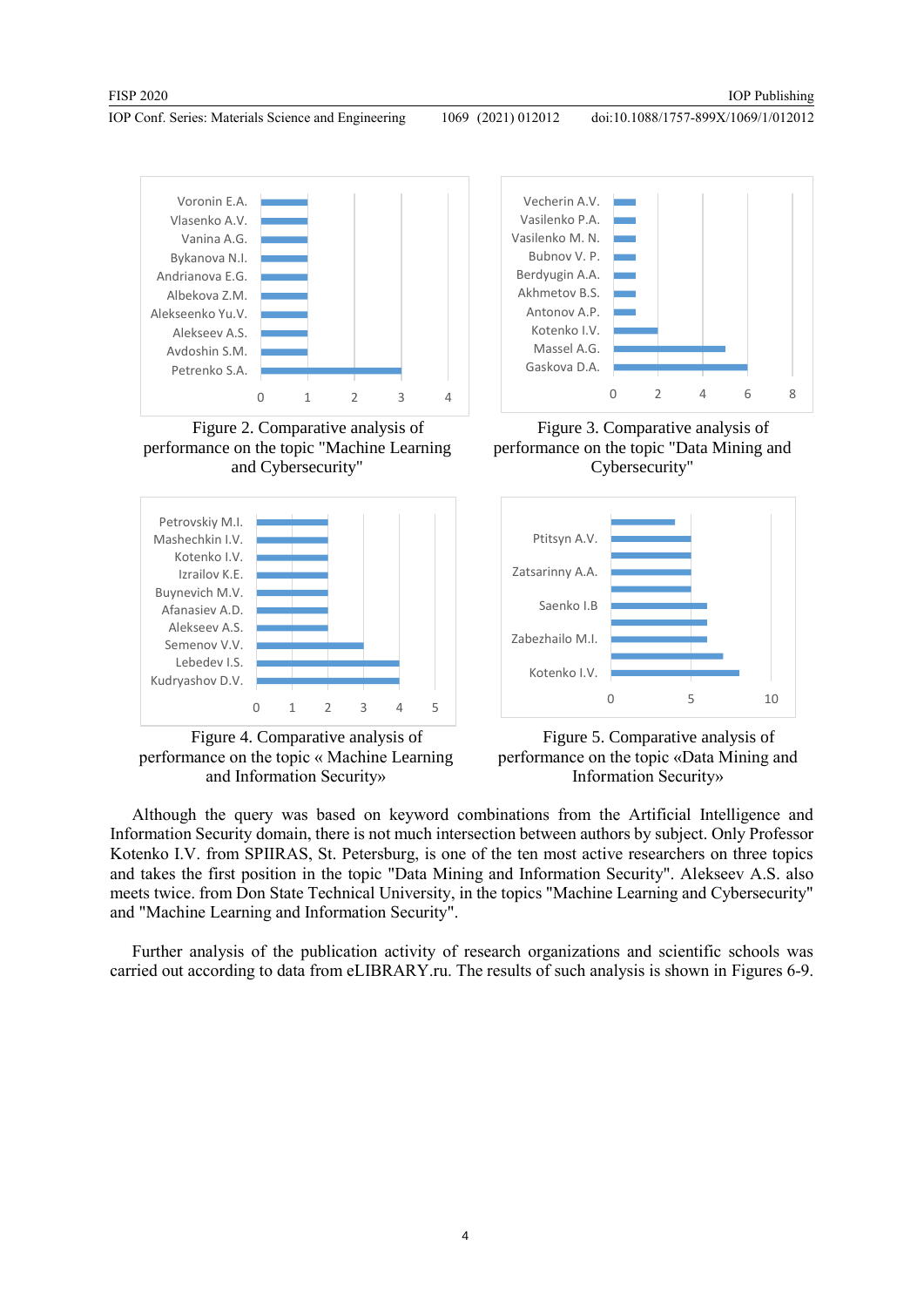doi:10.1088/1757-899X/1069/1/012012



Figure 6. Рerformance analysis of the most active organizations by topic «Machine Learning and Cybersecurity»



Figure 8. Рerformance analysis of the most active organizations by topic « Machine Learning and Information Security»



Figure 7. Рerformance analysis of the most active organizations by topic «Data Mining and Cybersecurity»



Figure 9. Рerformance analysis of the most active organizations by topic «Data Mining and Information Security»

There is a stronger intersection of organizations here. The undisputed leader is the St. Petersburg Federal Research Center of the Russian Academy of Sciences, which is present in three out of four topics and takes the first position in the topic "Machine Learning and Information Security". We can also note the Bonch-Bruevich Saint-Petersburg State University of Telecommunications, the Federal Research Center Computer Science and Control of the Russian Academy of Sciences and the National Research University ITMO, noted in two topics and occupying leading positions in them.

Also of interest are the journals in which the authors publish the results of their research. eLIBRARY.ru allows you to extract data on publication activity by journals; the diagrams based on these data are presented in Figures 10-13.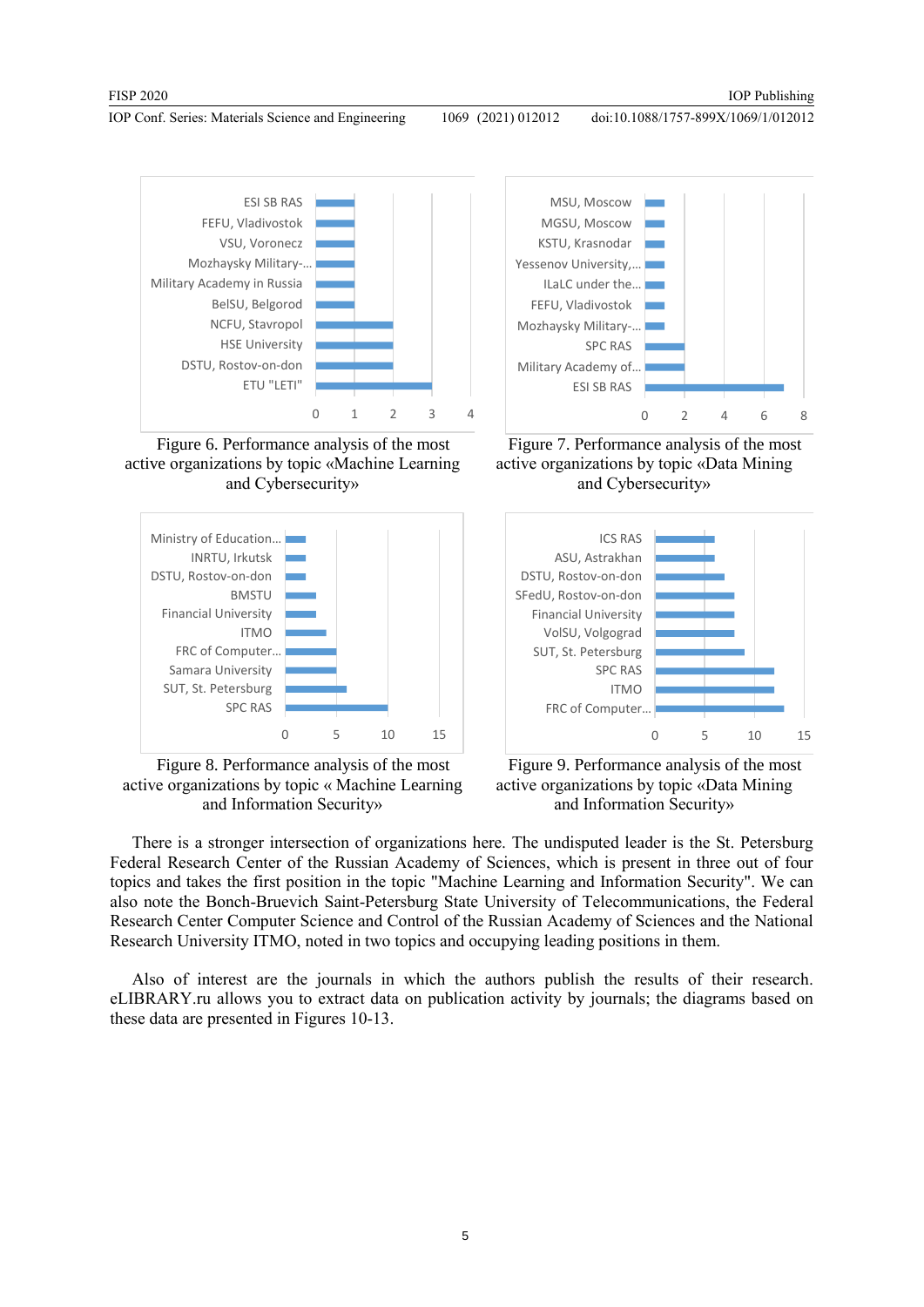doi:10.1088/1757-899X/1069/1/012012



Figure 10. Analysis of journal activity by topic «Machine Learning and Cybersecurity»



Figure 12. Analysis of journal activity by topic «Data Mining and Information Security»



Figure 11. Analysis of journal activity by topic «Data Mining and Cybersecurity»



Figure 13. Analysis of journal activity by topic «Data Mining and Information Security»

It can be seen that 4 combinations of keywords do not overlap in active journals. The only exception is the journal "Zaŝita informacii. Inside ", it published the results of research on three topics: "Machine Learning and Cybersecurity", "Machine Learning and Information Security" and "Intelligent Analysis and Information Security". Also worth mentioning is the «Caspian Journal: Management and High Technologies» magazine, which is mentioned twice.

## **4. Results of the second stage**

Based on the preliminary processing of information at the first stage, the most popular publications of active authors were found. Analysis of the content of these articles allows us to highlight the most interesting results in the given field of science.

In the papers of Petrenko S.A. from ETU LETI [2, 3] approaches to ensuring the security of information systems of banks and e-commerce using multifunctional BI-platforms are considered. The analysis of key problems in the organization of big data is carried out and problems of implementation, operation and maintenance of BI systems from the point of view of ensuring information security are identified. The cybersecurity ontology (meta-ontology) was proposed as a way to represent knowledge about the qualitative characteristics and quantitative laws of information warfare.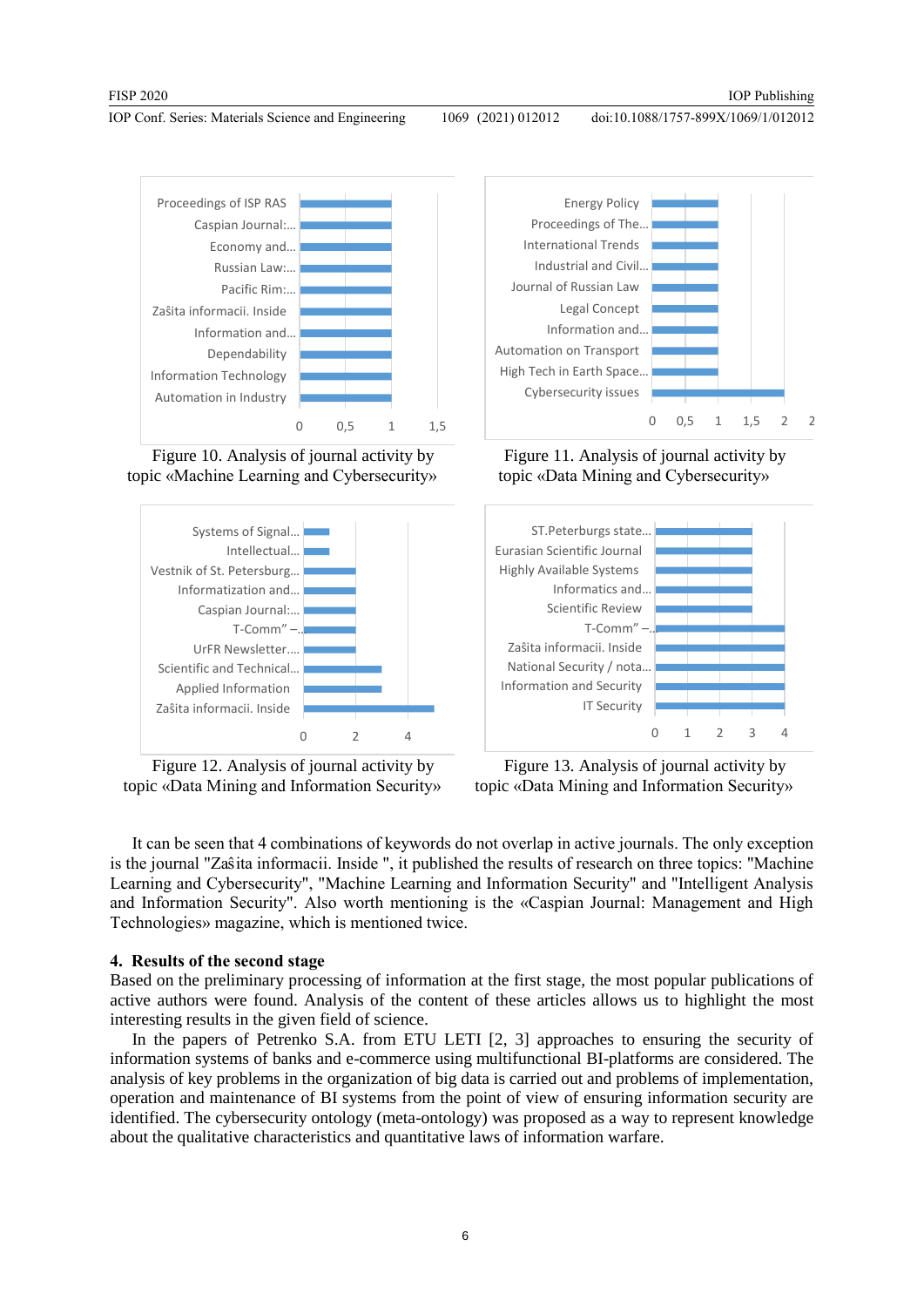In the papers of S.M. Avdoshin from the Higher School of Economics [4], an analysis of successful cyber-attacks on the blockchain systems industry has been carried out. A list of the main types of successful thefts by hackers is presented.

The results of research by D.A. Gaskova and A.G. Massel from the Melentiev Energy Systems Institute of Siberian Branch of the Russian Academy of Sciences, Irkutsk, are given in [5, 6, 7]. In [5], a risk-oriented decision support approach was formulated in identifying critical objects in the energy sector from the point of view of cyber threats. The novelty of the research lies in the development and application of a fractal stratified model of the relationship between risks, energy facilities and technologies.

In [6], the concepts of Smart Grid and digital energy were discussed, and the main information technologies proposed for their implementation were analyzed. It was proposed to include intelligent technologies in this list to support strategic decisions on energy development.

In [7], a risk-oriented approach was described for analyzing threats and assessing the risk of cybersecurity breaches at energy facilities, taking into account damage caused by damage or destruction of the facility, using quantitative and qualitative parameters.

The papers of the most active author, Professor Igor Kotenko from SPIIRAS are given in [8-12]. In [8], the analysis of existing methods of attacker behavior, characteristics of the attacker's profile and their application for predicting future steps of an attack was given. The analysis made it possible to identify the main advantages and limitations of approaches to predicting attacks and building an attacker's profile, existing problems and prospects in this area.

The [9] examined an approach to online decision-making in telecommunication systems based on the use of hierarchical fuzzy situational networks, which allows making effective decisions in the context of dynamically changing external factors and presents the mathematical foundations for the creation and application of hierarchical fuzzy situational networks for the implementation of fuzzy logical inference in telecommunication networks.

In [10], an approach to the analysis of cybersecurity data based on a combination of a set of machine learning methods and big data technologies for network attacks and anomaly detection was presented. The approach was characterized by several levels of data processing, including extraction and decomposition of datasets, compression of feature vectors, training, and classification.

The paper [11] discussed the development and application of a semantic model for security assessment. The proposed model was presented as an ontology of metrics based on the relationship between security-related data sources, the primary characteristics of the underlying security data, and the objectives of the security assessment.

In [12], methods and techniques for managing the safety of complex heterogeneous systems with an emphasis on the correlation of events and safety assessment were considered. The proposed approach is based on a comprehensive analysis of large heterogeneous security data for event correlation, including syntactic and semantic analysis of security events and information.

The works of I.S. Lebedev from the St. Petersburg Federal Research Center of the Russian Academy of Sciences are presented in [13, 14]. In [13], the issues of ensuring the cybersecurity of autonomous unmanned objects were considered. The prerequisites were identified that determine the need for external monitoring systems. An approach to the analysis of the state of cybersecurity of an autonomous object based on classification methods was proposed and allows one to identify the current state using the processing of digitized acoustic information.

The article [14] presents methods for creating signatures of executable files based on the frequency distributions of their informative characteristics, which can be used to identify programs. A new method for identifying executable files was proposed and the results of experiments on their identification using a statistical criterion were presented.

Works by A.A. Grusho from Federal Research Center Computer Science and Control of the Russian Academy of Sciences are presented in [15-17]. In [15], the problem of revealing weakly expressed anomalies in the model of generalized systems was considered.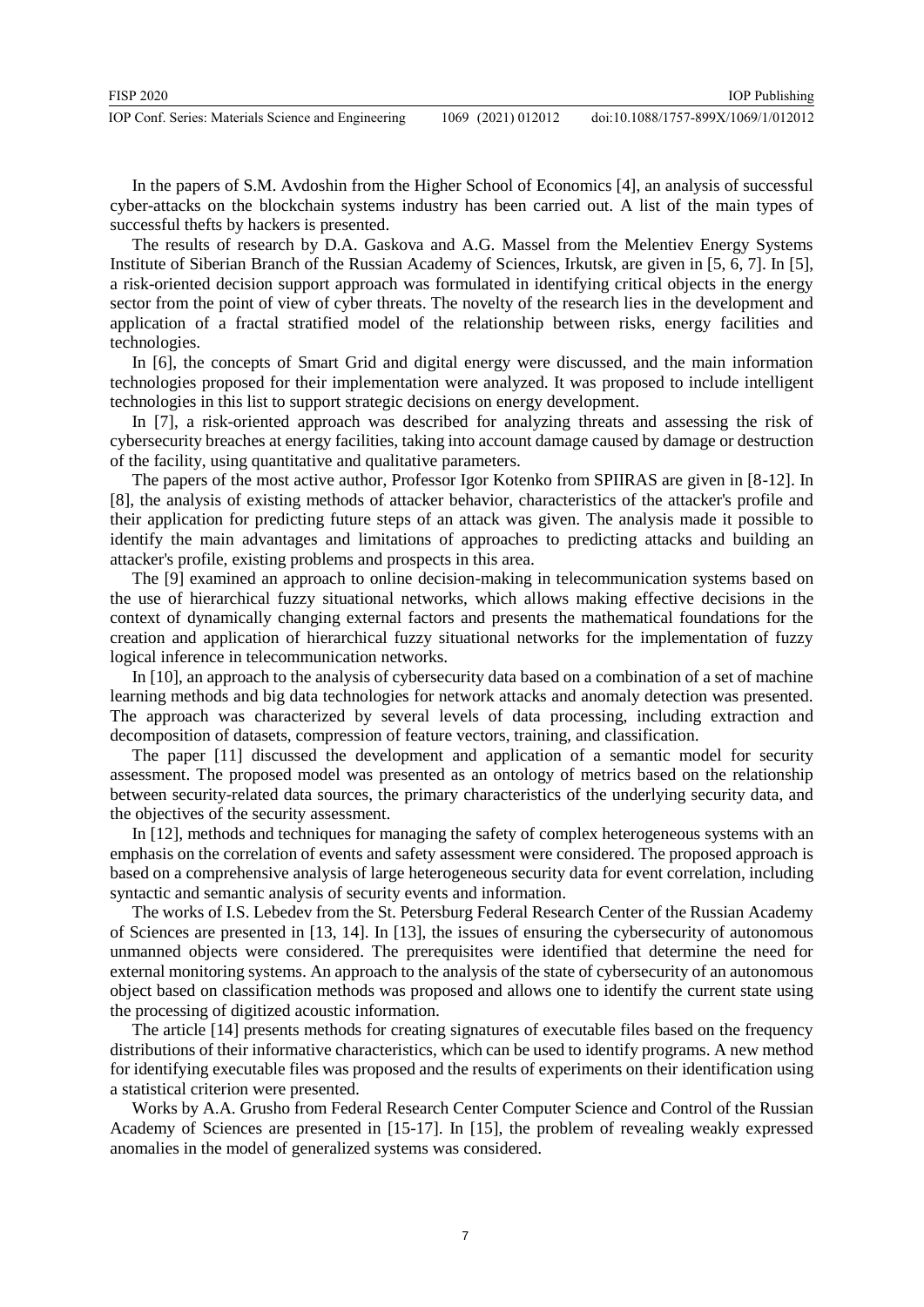| FISP 2020                                           |                    | <b>IOP</b> Publishing               |
|-----------------------------------------------------|--------------------|-------------------------------------|
| IOP Conf. Series: Materials Science and Engineering | 1069 (2021) 012012 | doi:10.1088/1757-899X/1069/1/012012 |

In [16], security policy rules for a multilevel access system of a distributed information system were constructed, and on the basis of the infrastructure associated with metadata, the possibility of implementing this security policy in a distributed information computing system was shown.

In [17], an approach was formulated to the study of some types of fraud in the digital economy using causal relationships.

#### **5. Conclusion**

Thus, the proposed method of processing semi-structured scientific information allows to get an insight of the most interesting scientific results in the subject area of interest in recent years. The analysis of publications based on data from the eLIBRARY.ru platform is a preliminary stage in the study of the corpus of scientific texts on the selected topic. It should be noted that when working with eLIBRARY.ru data, articles are automatically selected by keywords, without taking into account the specifics of the type and specifics of scientific research. To select the necessary material from the selection, you have to resort to a knowledge expert in the given field is science.

Carrying out the analysis "manually" is a rather cumbersome procedure, so it is advisable to develop an information system to support researchers with generalized data based on the analysis of the corpus of scientific texts. Such a system should provide information on the most interesting scientific results obtained recently.

#### **6. Acknowledgment**

The results of the research presented in this article were supported by Grants RFBR 19-07-00780.

The study is conducted with financial support from the Ministry of Education and Science of the Russian Federation as part of the basic part of the state assignment to higher education educational institutions # FEUE-2020-0007.The work is partially supported by the RFBR grant # 18-01-00796.

### **References**

- [1] Moskaleva O, Pislyakov V, Sterligov I, Akoev M and Shabanova S 2018 Russian Index of Science Citation: Overview and review *Scientometrics* **116** 449–62
- [2]. Petrenko S and Makoveichuk K 2020 Development of BI-Platforms for Cybersecurity Predictive Analytics pp 273–88
- [3] Petrenko S, Makoveichuk K and Olifirov A 2020 New Methods of the Cybersecurity Knowledge Management Analytics pp 296–310
- [4] Lazarenko A and Avdoshin S 2019 Financial Risks of the Blockchain Industry: A Survey of Cyberattacks *Proceedings of the Future Technologies Conference (FTC) 2018* ed K Arai, R Bhatia and S Kapoor (Cham: Springer International Publishing) pp 368–84
- [5] Massel A and Gaskova D 2020 Identification of Critical Objects in Reliance on Cyber Threats in the Energy Sector *Acta Polytech. Hungarica* **17** 61–73
- [6] Massel L and Massel A 2018 Intelligent support tools for strategic decision-making on Smart Grid development ed N Voropai, F-J Lin, G Chang, A Kler and R Lis *E3S Web Conf.* **69** 02009
- [7] Daria G and Massel A 2018 Intelligent System for Risk Identification of Cybersecurity Violations in Energy Facility 2018 3rd Russian-Pacific Conference on Computer Technology and Applications (RPC) (IEEE) pp 1–5
- [8] Doynikova E, Novikova E and Kotenko I 2020 Attacker Behaviour Forecasting Using Methods of Intelligent Data Analysis: A Comparative Review and Prospects Information 11 168
- [9] Kotenko I, Saenko I and Ageev S 2019 Hierarchical fuzzy situational networks for online decisionmaking: Application to telecommunication systems *Knowledge-Based Syst.* **185** 104935
- [10] Kotenko I, Saenko I and Branitskiy A 2020 Machine Learning and Big Data Processing for Cybersecurity Data Analysis *Data Science in Cybersecurity and Cyberthreat Intelligence* (Springer) pp 61–85
- [11] Doynikova, E., Fedorchenko, A., Kotenko, I., 2020. A semantic model for security evaluation of